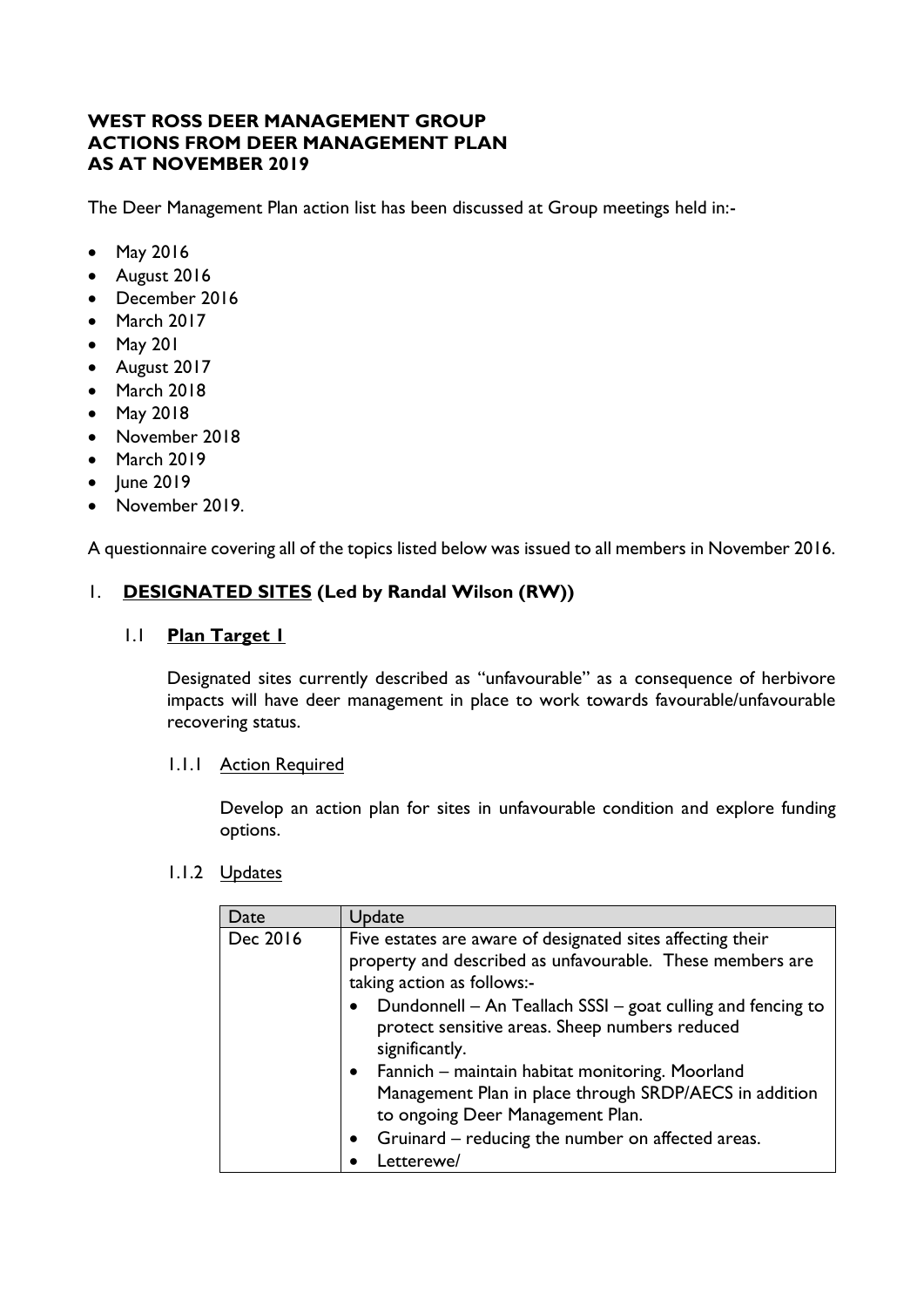|                   | • Letterewe – fenced off 93.94 ha. This comprises 21 deer<br>enclosures. Done between 1995 and 2014 at cost to the<br>estate.<br>• Lochrosque – in discussion with SNH over Fannich Hills<br>SAC future agreement. |
|-------------------|--------------------------------------------------------------------------------------------------------------------------------------------------------------------------------------------------------------------|
| Nov 2018          | The Fannich Hills SAC population is currently well below<br>target densities, as reflected in the recent deer count.                                                                                               |
| <b>March 2019</b> | RW confirmed that further surveys are being undertaken by<br>SNH in connection with the Section 7 Agreement.                                                                                                       |
| June 2019         | TL confirmed that 100 extra plots are being incorporated in<br>the An Teallach SSSI 2019 survey, the intention being to<br>provide better data for the Group's use.                                                |

# 1.2 **Plan Target 2**

The Group commits to reviewing the status of all designated sites within the Group area and to facilitate any actions that may be required.

# 1.2.1 Action Required

Identify how sites will be monitored.

| Date        | Update                                                                                                                                                                                                                                                                                                                                                                                                                                                                                                |
|-------------|-------------------------------------------------------------------------------------------------------------------------------------------------------------------------------------------------------------------------------------------------------------------------------------------------------------------------------------------------------------------------------------------------------------------------------------------------------------------------------------------------------|
| August 2016 | RW confirmed that we are awaiting information on the An<br>Teallach SSSI from Tamara Lawson (TL) of SNH. Ken Bowlt<br>(KSB) to email Graham Taylor (GT) of SNH for an update on<br>the status of all designated sites within the Group area. GT<br>responded, advising that we can check any current changes to<br>the site on the SNH website. He further advised that he had<br>cross-checked the current DMP with the information available<br>and it didn't look like there had been any changes. |
| August 2017 | Agreed changes to the wording within the DMP. Noted that<br>funding may be available for a consultant to visit each estate to<br>review current impacts and what can be done. Sinclair Coghill<br>(SC) agreed to move forward with this.                                                                                                                                                                                                                                                              |
| May 2018    | TL of SNH confirmed that SNH would contact Eilean Darach,<br>Dundonnell and Gruinard with a view to holding a discussion<br>on adjusting the management so that the habitat could be<br>brought back into an improving status in the An Teallach SSSI<br>area.                                                                                                                                                                                                                                        |
| Nov 2018    | TL of SNH confirmed that they hope to appoint a contractor<br>soon to meet with each of the three above estates with a view<br>to drawing up a management plan for deer, stock and feral<br>goats on the SSSI.                                                                                                                                                                                                                                                                                        |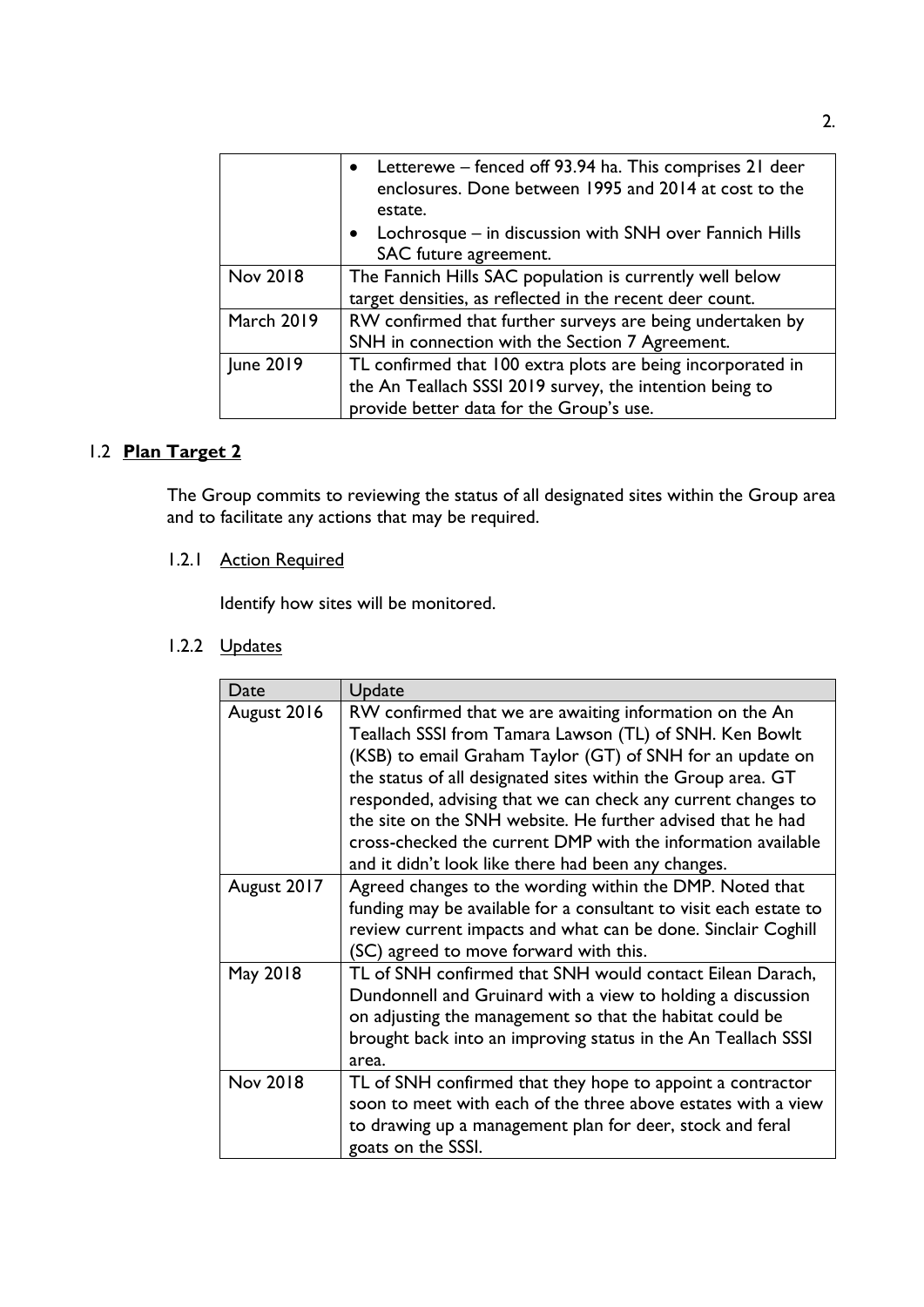| <b>March 2019</b> | SNH have been unable to appoint a contractor due to funding<br>difficulties. They have confirmed that this will be revisited<br>moving forward.                                                                                                                                                                                         |
|-------------------|-----------------------------------------------------------------------------------------------------------------------------------------------------------------------------------------------------------------------------------------------------------------------------------------------------------------------------------------|
| May 2019          | TL confirmed that a funding bid had been submitted and that<br>this had now been successful. She hoped that work would now<br>progress in developing a Management Plan focussing on the An<br>Teallach SSSI area. She confirmed that she would contact<br>Eilean Darach, Dundonnell and Gruinard with a view to<br>moving this forward. |
| Nov 2019          | TL confirmed that Linzi Seivwright has been appointed to pull<br>together a Management Plan for An Teallach, involving<br>Dundonnell, Eilean Darach and Gruinard. It is hoped that this<br>will be done by the end of January 2020.                                                                                                     |

## 2. **RETAINING EXISTING NATIVE WOODLAND COVER (Led by RW)**

## 2.1 **Plan Target**

The Group commits to reviewing the condition of native woodland within the Group area and to facilitate any action that may be required to retain and improve the condition of native woodland, exploring options for SRDP funding.

## 2.1.1 Action Required

Develop plan to improve condition of native woodlands and explore funding options.

| Date        | Update                                                                                                                                                                                                                                                                                                                                                                                                                                                     |
|-------------|------------------------------------------------------------------------------------------------------------------------------------------------------------------------------------------------------------------------------------------------------------------------------------------------------------------------------------------------------------------------------------------------------------------------------------------------------------|
| Dec 2016    | The responses from the questionnaire suggested that no-one<br>was aware of any native woodland categorised as having high<br>or very high herbivore impact.                                                                                                                                                                                                                                                                                                |
| March 2017  | Letterewe had confirmed that they were aware of native<br>woodland within their estate categorised as having high or<br>very high herbivore impact, although a Memorandum of<br>Understanding was in place to improve the condition of this<br>woodland. Agreed to explore grants for new native<br>woodlands. Agreed that everyone should review Map 5 in the<br>DMP and double-check that they had no woodlands which<br>were in unfavourable condition. |
| August 2017 | Agreed changes to the wording within the DMP. Agreed that<br>Map 6 from the DMP would be considered as regards the<br>properties where woodlands had been categorised as having<br>high or very high herbivore impact. Dr Ben Lennon (BL) from<br>Bowlts would be asked to help come up with a sensible<br>methodology for the survey of these woodlands.                                                                                                  |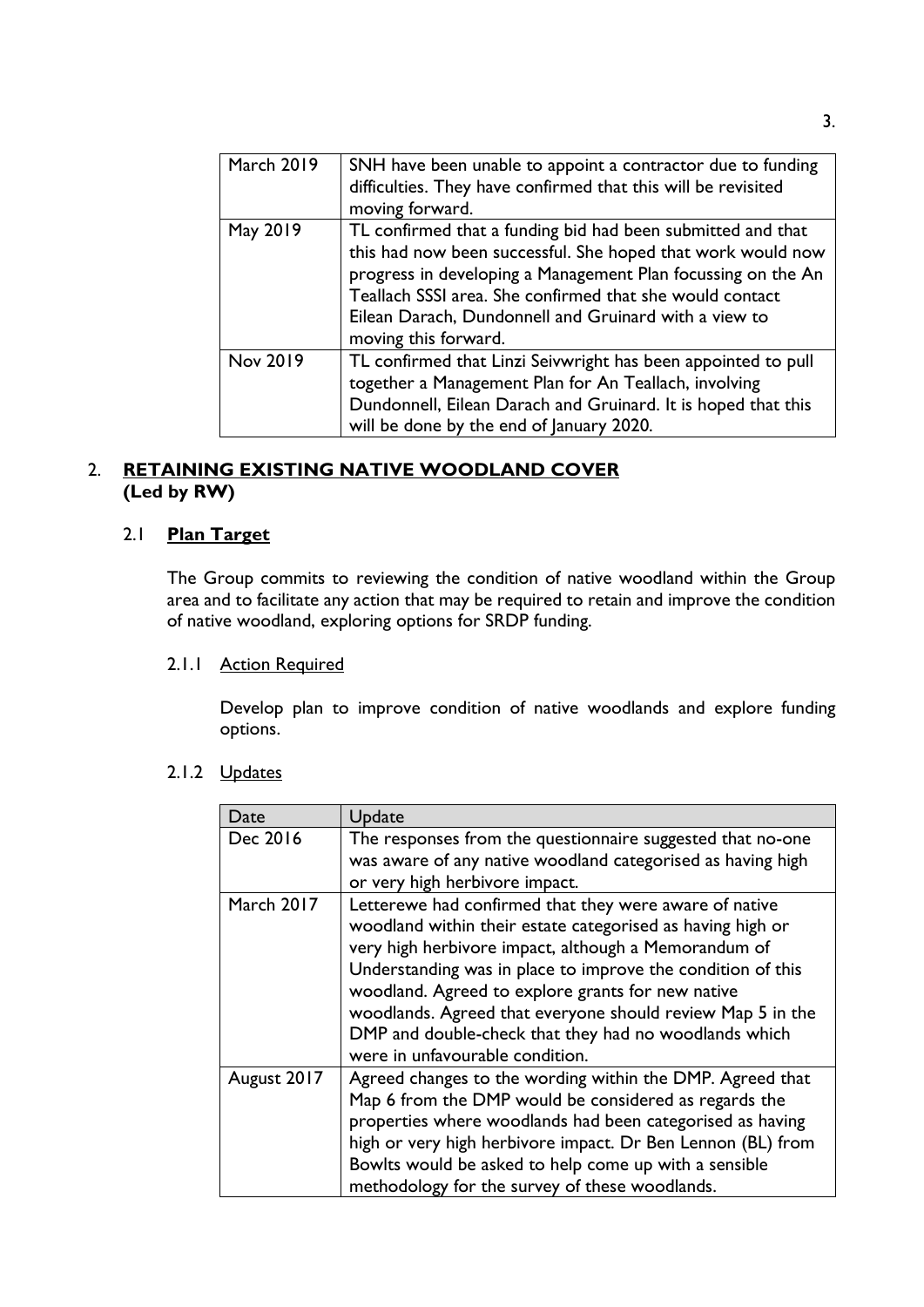| May 2018  | Agreed that this should be agreed at ADMG level before any<br>surveys take place. GT of SNH to try to obtain a copy of the<br>report produced by Taylor Wildlife for the West Lochaber<br>DMG. |
|-----------|------------------------------------------------------------------------------------------------------------------------------------------------------------------------------------------------|
| Nov 2018  | Agreed that the Group should wait until a common standard<br>was determined for the methodology of surveying the<br>woodlands.                                                                 |
| June 2019 | Holding position to remain.                                                                                                                                                                    |

# 3. **NEW WOODLANDS (Led By George Seligman (GS))**

## 3.1 **Plan Target**

Group members will be encouraged to explore the possibility of woodland expansion in the context of Deer Management Group needs. In the event of woodland expansion being undertaken by Group members, consideration will be given to deer population levels via the deer population model. Regard will be had for any changes in range, forage and shelter.

## 3.1.1 Action Required

Develop how woodland expansion be reported to the Group and fed in to population model.

| Date              | Update                                                                                                                                                                                                    |
|-------------------|-----------------------------------------------------------------------------------------------------------------------------------------------------------------------------------------------------------|
| August 2016       | GS would prepare a questionnaire for circulation to the<br>members in respect of the woodlands shown on Map 8 of the<br>DMP.                                                                              |
| Dec 2016          | Noted that our maps are up to date and one or two members<br>may be considering planting new woodlands in the next five<br>years.                                                                         |
| March 2017        | Noted that two members were considering woodland<br>expansion.                                                                                                                                            |
| August 2017       | Agreed changes to the wording within the DMP.                                                                                                                                                             |
| <b>March 2018</b> | KSB tabled a draft proposal which would form part of an<br>application for a forestry cooperation grant in respect of<br>woodland creation in the Group area. Agreed to proceed<br>with this application. |
| May 2018          | BL to submit the application for funding. GT confirmed that<br>any new plantings had to be recorded, mapped and fed<br>through to the Deer Population Model.                                              |
| Nov 2018          | Noted that the application for funding is working its way<br>through the system.                                                                                                                          |
| <b>March 2019</b> | The FC have confirmed that our application will only be<br>considered on receipt of letters of support from all<br>participating members. We still await letters from Foich and<br>Inverbroom.            |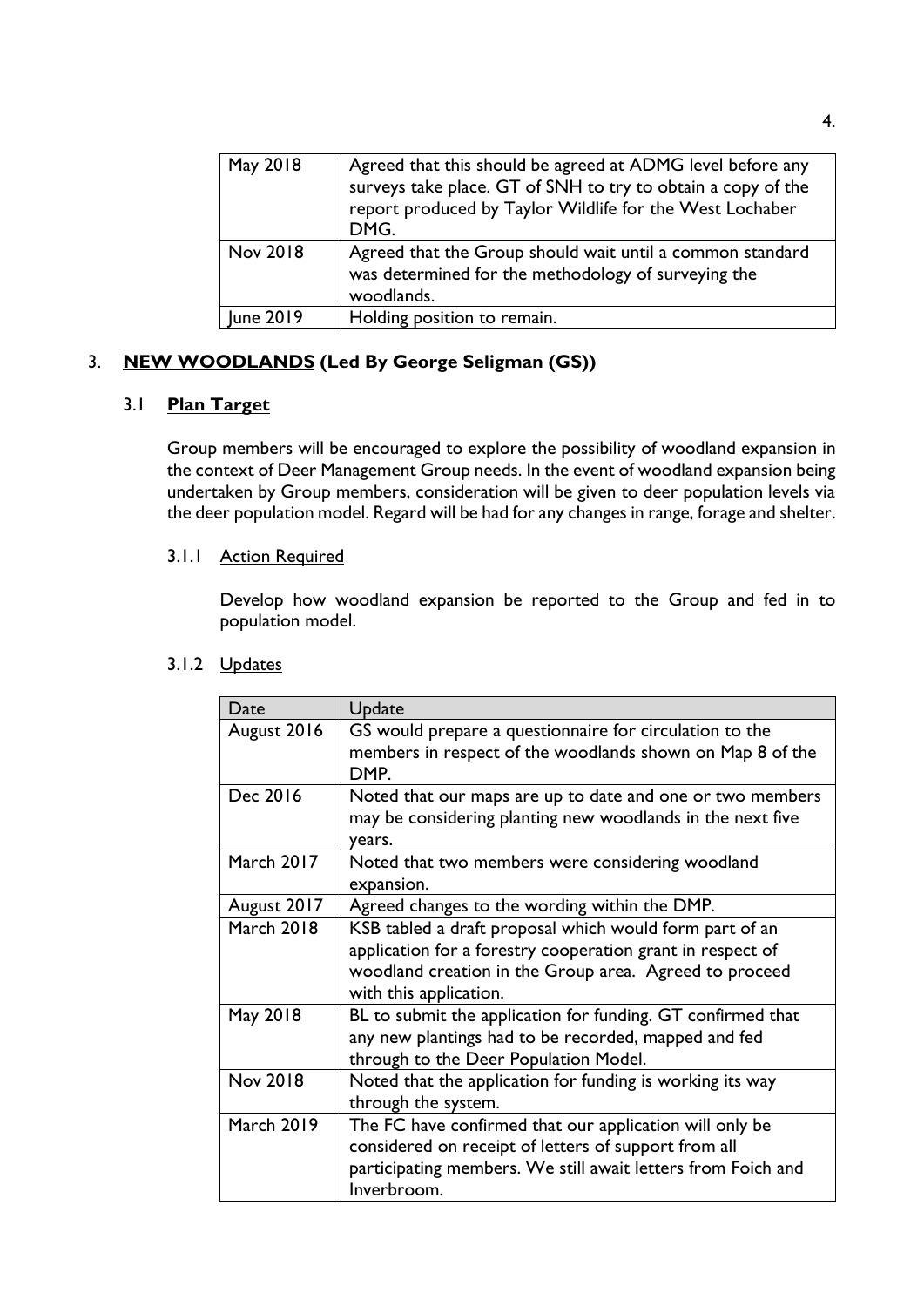| <b>March 2019</b> | We now have all of the letters of support and so are hopeful<br>that the FC will process the application.                                                                                                                                                                                                |
|-------------------|----------------------------------------------------------------------------------------------------------------------------------------------------------------------------------------------------------------------------------------------------------------------------------------------------------|
| June 2019         | Awaiting response from Forestry Scotland to the application<br>submitted for funding. GS mentioned the acquisition of the<br>Grudie Oakwood by Strathbran Estate and his plans to restore<br>them.                                                                                                       |
| Oct 2019          | We now have grant approval. Background GIS mapping work<br>was undertaken over the summer months. BL will be<br>undertaking basic walkover site work shortly to proof his<br>findings. A draft report will be prepared by the end of the<br>year. BL will report to the Group at the March 2020 meeting. |

# 4. **CARBON SENSITIVE HABITATS (Led by RW)**

## 4.1 **Plan Target**

The Group will consider opportunities and priorities for the creation and restoration of peatlands, identifying funding sources where possible. In addition, the Group will encourage members to minimise surface damage to peatland.

## 4.1.1 Action Required

Develop programme of possible areas for peat restoration and investigate funding options (SRDP?).

| Date              | Update                                                                      |
|-------------------|-----------------------------------------------------------------------------|
| August 2016       | RW confirmed that his estate was having a Moorland                          |
|                   | Management Plan prepared, together with Heights of                          |
|                   | Kinlochewe. GS confirmed that Strahbran may also get<br>involved.           |
| Dec 2016          | Agreed to delete reference to the creation of peatlands from                |
|                   | our DMP. Agreed that funding is an issue and Mary Gibson                    |
|                   | (MG) of SNH was asked to investigate the availability of                    |
|                   | funding.                                                                    |
| <b>March 2017</b> | Noted the new Peatland Restoration Grant Scheme and the                     |
|                   | application process. All members were encouraged to explore                 |
|                   | this.                                                                       |
| August 2017       | Agreed changes to the wording within the DMP.                               |
| <b>March 2018</b> | Nduri Abah (NA) of SNH advised that there would be £4                       |
|                   | million available under the Peat Restoration Grant Scheme this              |
|                   | year. She also confirmed that funding might be available for                |
|                   | feasibility work.                                                           |
| May 2018          | BL undertook to submit an application for the peatland                      |
|                   | feasibility study project by 31 <sup>st</sup> May. This was done and we are |
|                   | awaiting the outcome.                                                       |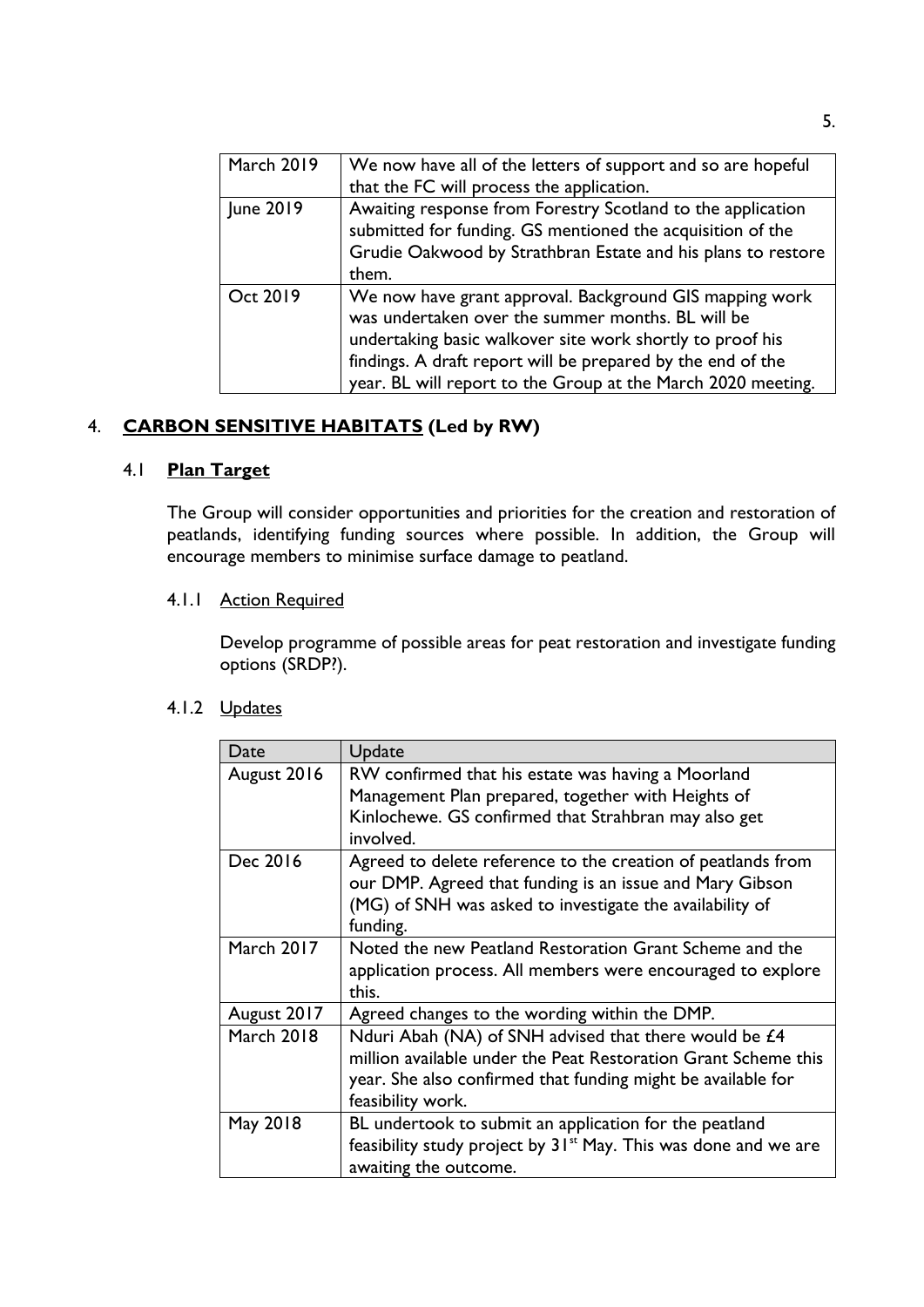| Nov 2018          | NA confirmed that the Group's application is with the SNH<br>case officer. RW confirmed that they were now on the third<br>phase of work on his family estate. If anyone wanted to come<br>and have a look, he would be happy to arrange this. Angus |
|-------------------|------------------------------------------------------------------------------------------------------------------------------------------------------------------------------------------------------------------------------------------------------|
|                   | Davidson (AD) confirmed that approval had been received for<br>a scheme on Fannich Estate.                                                                                                                                                           |
| Dec 2019          | Received notification that our application was unsuccessful.                                                                                                                                                                                         |
| <b>March 2019</b> | The new round of Peatland Action funding has just opened.<br>The deadline for submissions is $17th$ May 2019. NA has                                                                                                                                 |
|                   | suggested arranging a meeting to discuss what should be<br>included in any further application.                                                                                                                                                      |
| <b>March 2019</b> | Noted a reduction in funding available and agreed that a<br>further application would be made at some point in the future.                                                                                                                           |
| June 2019         | TL confirmed that there was less funding available under the<br>Peatland Action Scheme and that in future, feasibility work<br>would be done on an estate by estate basis and by SNH<br>officers.                                                    |
| Nov 2019          | TL advised that more funding was now available and SNH<br>would consider applications for collaborative funding, KSB is to<br>ask BL to contact Nduri Abah to see whether we can take this<br>forward next year.                                     |
|                   | Noted that Fannich, Gruinard, Kinlochewe and Lochluichart<br>are already involved in this initiative.                                                                                                                                                |

## 5. **HABITAT MONITORING (Led by Norman Kelman (NK))**

## 5.1 **Plan Target**

Targets for improvement towards "good management " of each habitat will be agreed by the Group. Once the means of collating, analysing and presenting the habitat impact data is available, the Group will identify a sustainable level of grazing and trampling for each of these habitats. This will be mapped and the necessary action agreed. Once the means of collating, analysing and presenting the habitat impact data is available, the Group will consider identifying where different levels of grazing may be required and will prioritise accordingly. Habitat monitoring surveys will be carried out at three-year intervals and monitoring data will be fed back to the DMG for consideration at the AGM. As soon as the system being developed by SNH for recording habitat monitoring is available, the Group intends to use it to assist in analysing data collected.

## 5.1.1 Action Required

Identify sub-group to decide on targets for sustainable levels of grazing once initial data has been analysed. Investigate interim measures for collating and analysing data in absence of SWARD.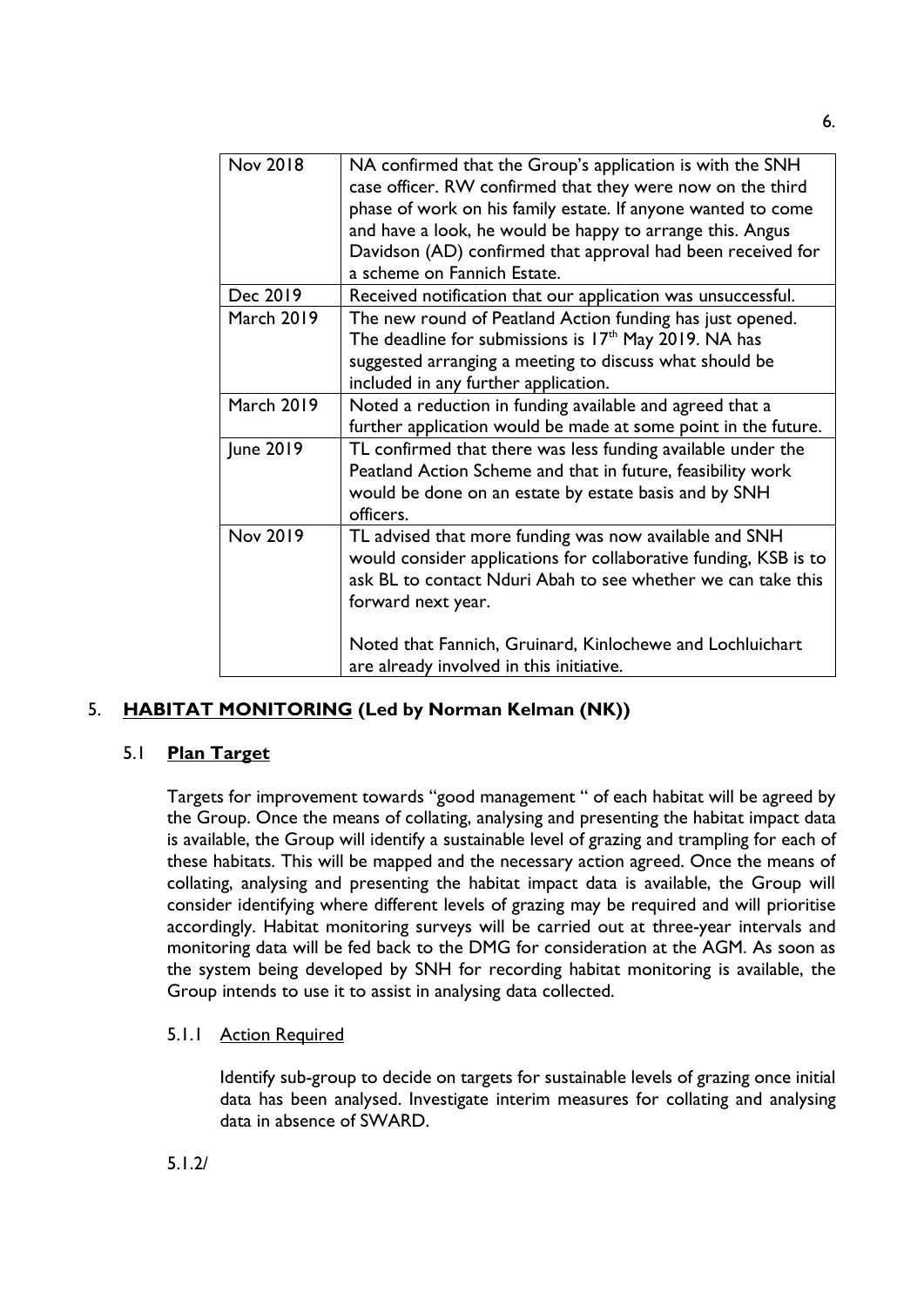| Date              | Update                                                                                                                                                                                                                                                                                                                                                       |
|-------------------|--------------------------------------------------------------------------------------------------------------------------------------------------------------------------------------------------------------------------------------------------------------------------------------------------------------------------------------------------------------|
| August 2016       | Noted the difficulties which SNH were experiencing in funding<br>the SWARD programme.                                                                                                                                                                                                                                                                        |
| Dec 2016          | Noted that the ADMG were trying to raise funds to progress<br>with both SWARD and Best Practice. Members were asked to<br>consider making a one-off contribution. Noted that all estates<br>had confirmed that habitat impact data collection had started.<br>Everyone was asked to ensure that the habitat impact data was<br>forward to KSB.               |
| <b>March 2017</b> | Everyone was encouraged to submit their data to KSB. So far,<br>we have data from Eilean Darach, Heights of Kinlochewe,<br>Inverbroom, Lochrosque/Kinlochewe and Letterewe. Agreed<br>to lodge an application for funding to SNH.                                                                                                                            |
| May 2017          | SC confirmed that habitat monitoring plots should be revisited<br>perhaps every three to five years. Noted that methodology for<br>monitoring was being considered by the ADMG and that<br>guidance on best practice would be issued.                                                                                                                        |
| August 2017       | Agreed changes to the wording in the DMP. Acknowledged<br>that we were still awaiting data from Dundonnell, Fannich,<br>Foich, Gruinard, Letterewe, Forestry Commission, Strathbran,<br>Strathvaich and Tournaig.                                                                                                                                            |
| <b>March 2018</b> | Agreed that all plots should be re-surveyed this spring. Noted<br>that funding of $£1,800$ had been obtained to assist with the<br>collation and analysing of data in a digital map format. The<br>work is to commence shortly.                                                                                                                              |
| May 2018          | Caroline Cook (CC) of Bowlts confirmed that she doesn't yet<br>have everyone's habitat monitoring data. All estates were<br>encouraged to feed this through to KSB. CC agreed to feed<br>the information back to the estates.                                                                                                                                |
| Nov 2018          | CC confirmed that she has now obtained most of the data<br>required, in multiple formats. In future, she will issue a<br>template so that all data is returned in the same format. The<br>Group will have to agree target percentages of plots within<br>each category and there will be further discussion on this once<br>all of the data is available.    |
| <b>March 2019</b> | CC now has all the data and produced draft maps which she<br>confirmed will be circulated in due course. Agreed further<br>consultation is required on setting target percentages within<br>"low-medium".                                                                                                                                                    |
| June 2019         | Acknowledgement that plots on Dundonnell dwarf shrub<br>heath habitat browsing impacts were largely sheep. It was<br>agreed that the Group should explore the possibility of<br>overlapping data of other herbivores, e.g. sheep, goats, etc, to<br>see high trampling/browsing levels could be associated with<br>herbivores other than deer.<br>Generally/ |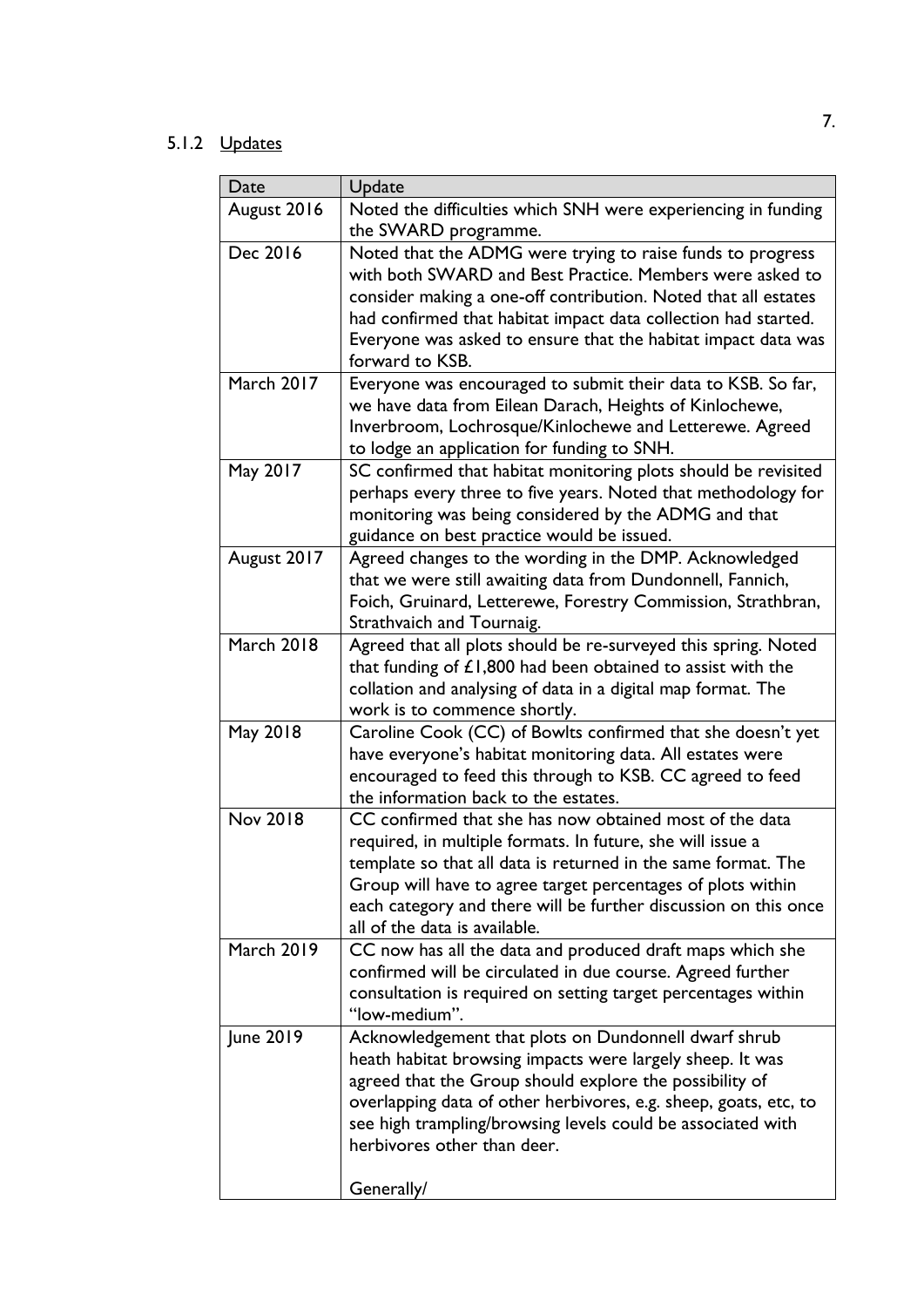|          | Generally agreed that wherever plots did not appear to be<br>randomly chosen throughout the estate, they should be. KSB<br>to circulate the randomised plots generated by SNH. |
|----------|--------------------------------------------------------------------------------------------------------------------------------------------------------------------------------|
|          | TL advised that more random plots were being chosen when<br>SNH were undertaking their survey work for the Fannich Hills<br>SSSI and this was welcomed by the Group.           |
|          | Agreed that the Group should look at a target of 85% of all<br>plots for trampling/browsing in all habits being in the low to<br>moderate category.                            |
| Nov 2019 | Discussed and agreed once again the importance of using                                                                                                                        |
|          | random plots in terms of habitat monitoring.                                                                                                                                   |

# 6. **PUBLIC ACCESS (Led by Ruari Matheson (RM))**

## 6.1 **Plan Target**

The Group will encourage members to upload information to the SNH Outdoor Access Code website. www.outdooraccess-scotland.scot/practical-guide-all/heading-scottishhills.

## 6.1.1 Action Required

Collate estate information to pass on to SNH for uploading on website.

| Date              | Update                                                              |
|-------------------|---------------------------------------------------------------------|
| Dec 2016          | Encouraged all estates to load their details onto the Heading       |
|                   | for the Scottish Hills website. Agreed to discuss funding for       |
|                   | path improvement with SNH in due course.                            |
| <b>March 2017</b> | SC to find out how much use the public make of the Heading          |
|                   | for the Scottish Hills website.                                     |
| August 2017       | Agreed changes to the wording in the DMP. SC confirmed that         |
|                   | there is the possibility of (limited) funding for car parks, paths, |
|                   | etc.                                                                |
| May 2018          | KSB confirmed that all of the properties who hadn't yet             |
|                   | submitted details to the Heading for the Scottish Hills website     |
|                   | had been written to and so hopefully this will lead to              |
|                   | comprehensive cover for our area.                                   |
| <b>Nov 2018</b>   | Gruinard, Dundonnell, Eilean Darach and Lochluichart have           |
|                   | still to upload their entries onto the Heading for the Scottish     |
|                   | Hills website.                                                      |
| <b>March 2019</b> | Agreed to check whether these estates had now loaded their          |
|                   | entries.                                                            |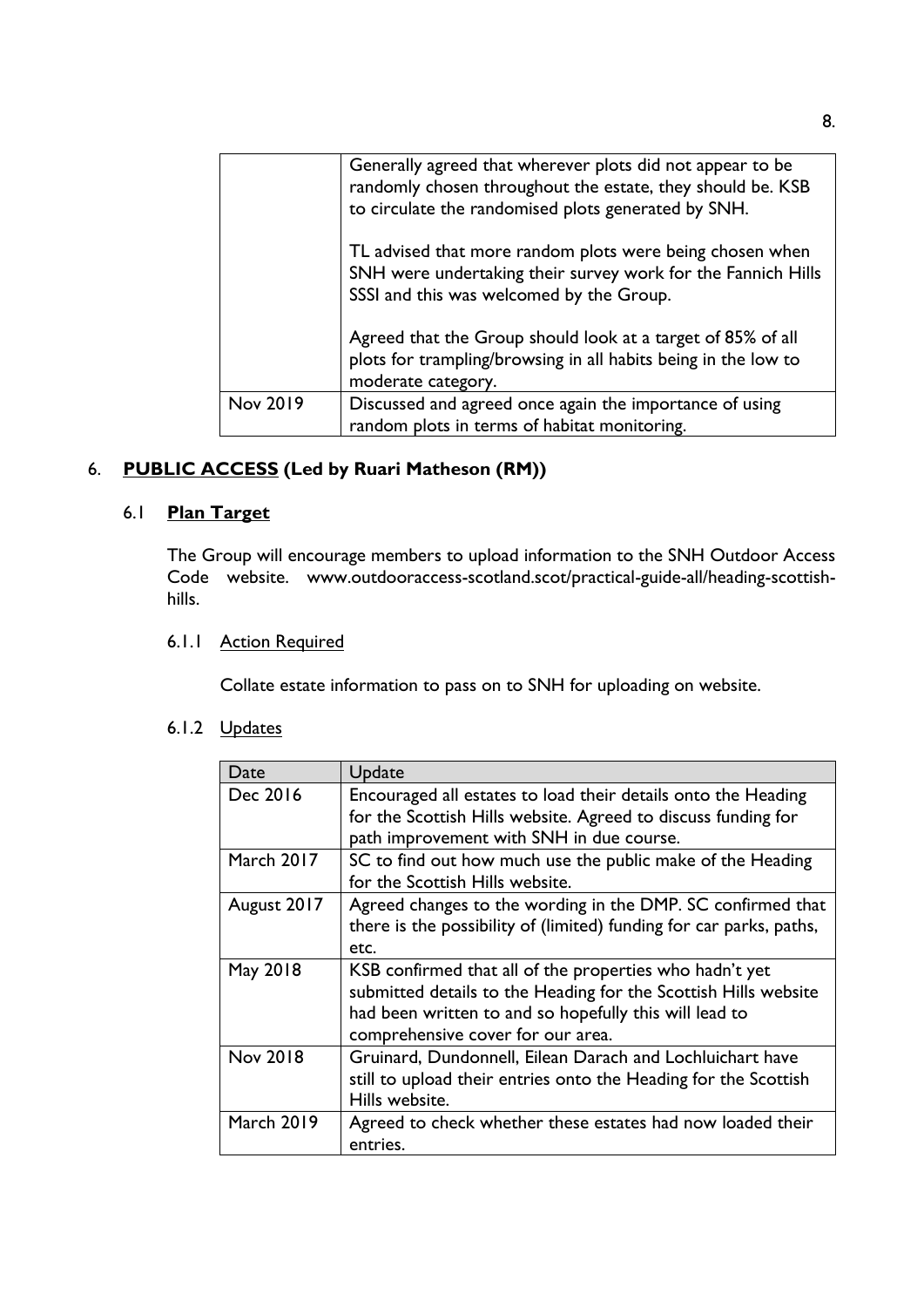| Nov 2019 | Gruinard have now uploaded their entries. Reminders sent to                                                                                                                               |
|----------|-------------------------------------------------------------------------------------------------------------------------------------------------------------------------------------------|
|          | Eilean Darach and Dundonnell.                                                                                                                                                             |
| Nov 2019 | Alasdair MacDonald (AM) to liaise with SNH with regard to<br>uploading the Dundonnell entries. Jamie Bain (JB) of<br>Lochluichart to look at whether their entries need to be<br>updated. |

## 7. **DEER POPULATION AND POPULATION MODEL (Led by Barbara MacDonald (BM))**

## 7.1 **Plan Target 1 – Plan Targets 2016-2021**

To develop/fine tune a simple population model based on local conditions to provide guidance on Group and estate cull target setting over the long-term.

## 7.1.1 Action Required

None agreed.

### 7.1.2 Updates

| Date              | Update                                                   |
|-------------------|----------------------------------------------------------|
| August 2016       | BM circulated the questionnaire which she had prepared.  |
| Nov 2017          | Deer Population questionnaire issued to all members.     |
| Jan 2018          | Reminder issued to estates who hadn't completed the      |
|                   | questionnaire.                                           |
| Feb 2018          | BM and CC met to progress with population model.         |
| May 2018          | CC confirmed that an email regarding mortality and       |
|                   | recruitment would be circulated to all members shortly.  |
| Nov 2018          | BM and CC are working on developing/fine tuning a simple |
|                   | population model based on local data.                    |
| <b>March 2019</b> | The model has now been agreed and is being used as a     |
|                   | management tool to assist in decision making.            |
| June 2019         | AGM confirmed the above but also noted the continual     |
|                   | enhancements to the Model.                               |

## 7.2 **Plan Target 2 – Population Model**

The Group is in the process of developing a model using the SNH guidance. Further discussion and count information needs to be collected in order to produce a realistic population model that is based on current data and local conditions and can help the Group with the long-term cull targets. The Group understands the importance of coordinated and Group-wide deer count data and appreciates the importance in terms of modelling and managing the deer population. The Group will investigate funding options for/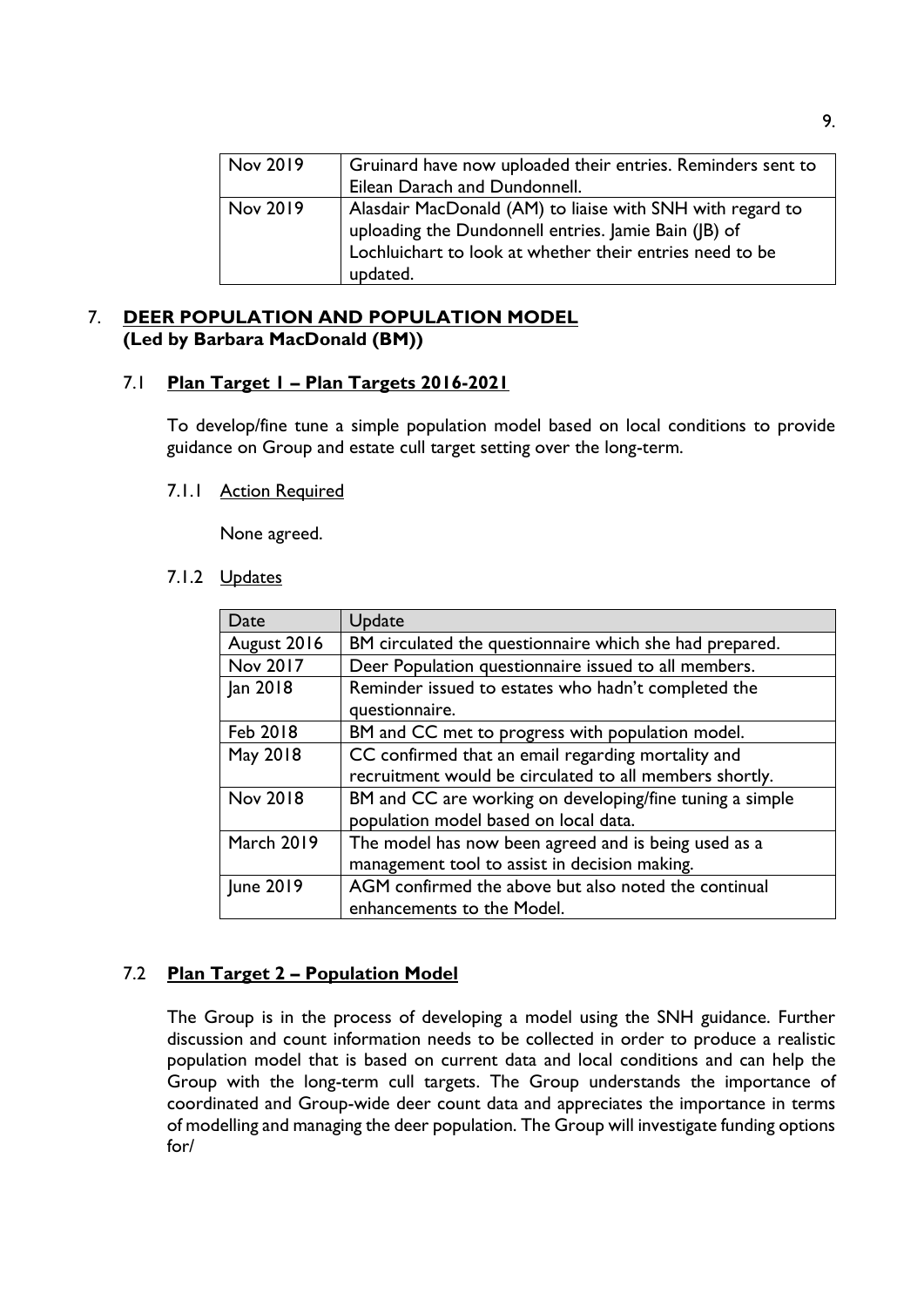for more comprehensive counts to be carried out. A further helicopter count would confirm the current population, however existing data will be fed into the SNH population models and along with information on local circumstances, will be discussed within the Group to come up with suitable cull targets for the next five years.

### 7.2.1 Action Required

Identify sub-group to meet and feed local information into population model. Investigate helicopter count and possible funding sources.

| Date              | Update                                                                                                                                                                                                                                                                                                                                    |
|-------------------|-------------------------------------------------------------------------------------------------------------------------------------------------------------------------------------------------------------------------------------------------------------------------------------------------------------------------------------------|
| May 2016          | Agreed that a spring count should be undertaken. Information<br>should be fed back to BM.                                                                                                                                                                                                                                                 |
| Dec 16            | Agreed the importance of establishing livestock numbers $-$ e.g.<br>sheep, cattle, horses, goats, etc - on the hill. SC to confirm<br>whether SNH will be doing a deer count in 2017.                                                                                                                                                     |
| <b>March 2017</b> | Noted count largely undertaken on 28 <sup>th</sup> February 2017. The<br>exceptions were Dundonnell, Gruinard and Lochluichart. BM<br>confirmed that Letterewe will probably do a summer<br>helicopter count.                                                                                                                             |
| August 2017       | Noted that we now have the spring count data, except for<br>Gruinard. SC confirmed that SNH will carry out a helicopter<br>count in early 2018.                                                                                                                                                                                           |
| Feb 2018          | Helicopter count carried out on 21 <sup>st</sup> and 22 <sup>nd</sup> February.                                                                                                                                                                                                                                                           |
| May 2018          | Once data has been received from SNH, this, along with<br>recruitment and mortality data, will be fed into the population<br>model with a view to looking at cull levels and apportioning to<br>each estate.                                                                                                                              |
| <b>Nov 2018</b>   | The Group agreed a mortality figure of 30%. RW stressed the<br>importance of summer foot counts.CC to input any further<br>data she can and then circulate a copy of the population model<br>with suggested deer density of about 8 per km <sup>2</sup> and proposed<br>collaborative cull levels for the Group. Late rut noted.          |
| <b>March 2019</b> | Agreed the importance of a recruitment count in late May.<br>This information is to be fed back to CC. Two "count<br>coordinators" were appointed - Jake Buckthorp for the north<br>and Kenny Ross for the south. The plan is for a sensible count<br>programme to be agreed. Noted the need for a commitment<br>to reduce the deer cull. |
| June 2019         | AGM agreed to reduce the stag cull to 20% of adjusted five<br>year average for the Group as a whole and to maintain the five<br>year average cull figures for hinds for the next season.                                                                                                                                                  |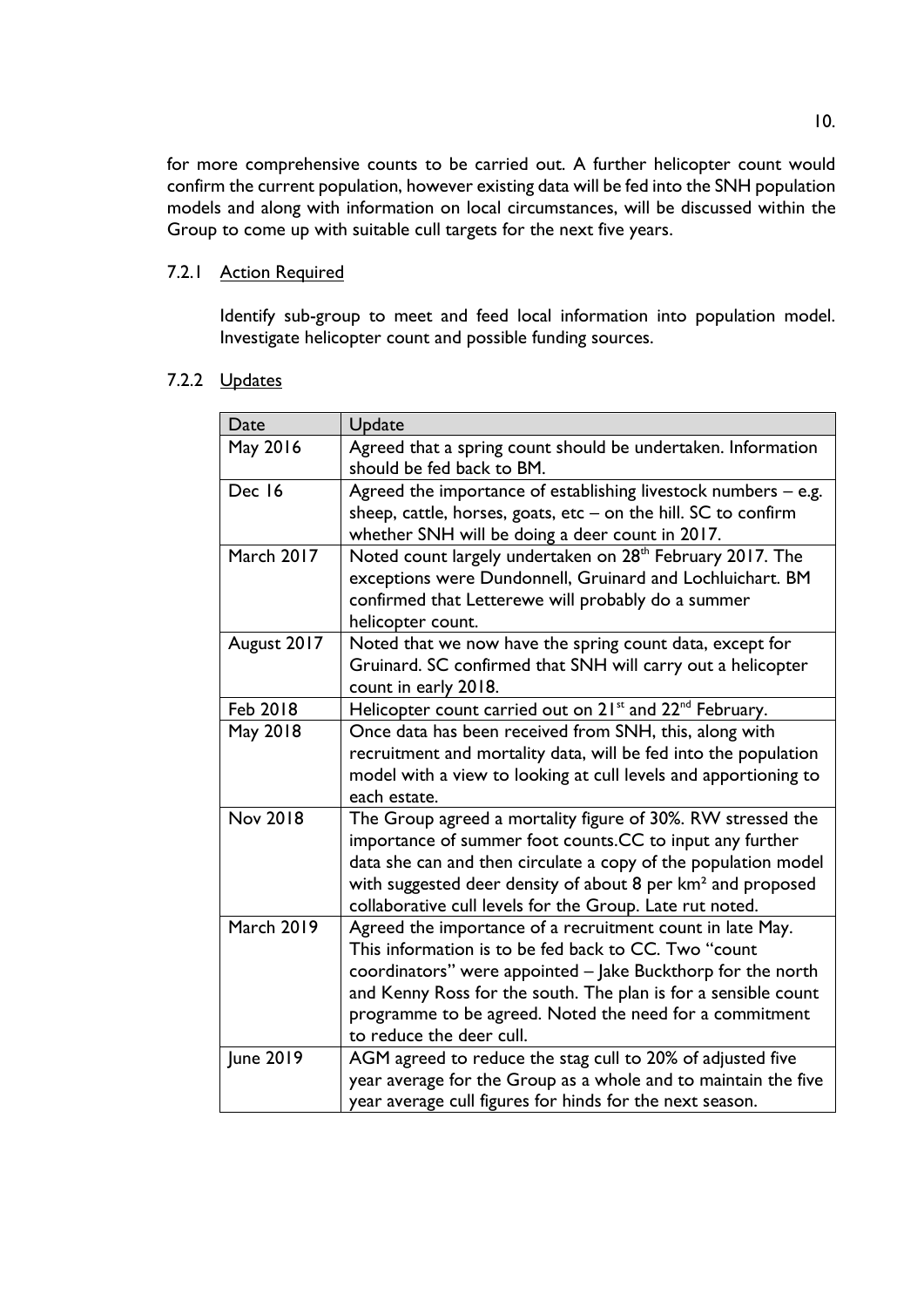| Nov 2019 | All members were asked to confirm stag cull figures to KSB so<br>that the Population Model can be updated.                                                                                                |
|----------|-----------------------------------------------------------------------------------------------------------------------------------------------------------------------------------------------------------|
|          | Agreed that Jake Buckthorp (JB) of Foich and Kenny Ross (KR)<br>of Lochrosque would organise counts in the spring of 2020<br>(total population foot count) and in May 2020 (recruitment<br>sample count). |

# 8. **DEER WELFARE (Led by Kenny Ross (KR))**

## 8.1 **Plan Target**

The Group will continue to encourage members to provide appropriate data on mortality, recruitment and larder weights and to review the data on a Group basis and where appropriate feed into the deer management planning process. The Group will identify a member to collect/collate this information for input to the Deer Management Plan and deer management process.

## 8.1.1 Action Required

Identify group member to collect and collate information.

| Date              | Update                                                                                                                                                                                                                        |
|-------------------|-------------------------------------------------------------------------------------------------------------------------------------------------------------------------------------------------------------------------------|
| August 2016       | Agreed that questionnaire should be compiled on mortality,<br>recruitment, etc. Derick MacAskill (DM) agreed to pull this<br>together. DM also agreed to let KSB have a copy of their<br>return sheet, which he duly did.     |
| Dec 2016          | Encouraged all members to report deer collisions on the<br>appropriate website. BW of Gruinard agreed to let KSB have a<br>copy of the spreadsheet for recording larder weights and this<br>would be circulated to the Group. |
| <b>March 2017</b> | KSB circulated the spreadsheet.                                                                                                                                                                                               |
| May 2017          | Agreed that a recruitment count could be done twice a year,<br>but if only counting once, then it is best to do this in May after<br>the spring count.                                                                        |
| August 2017       | Agreed changes to the wording in the DMP.                                                                                                                                                                                     |
| May 2018          | Request issued to all members for information on recruitment<br>and mortality.                                                                                                                                                |
| <b>Nov 2018</b>   | KSB to re-issue the form provided by BW, asking members to<br>complete this for the previous season.                                                                                                                          |
| <b>March 2019</b> | Agreed our return sheet would be simplified and re-issued.                                                                                                                                                                    |
| June 2019         | AGM agreed to collect and collate data on larder weights and<br>also on training qualifications.                                                                                                                              |